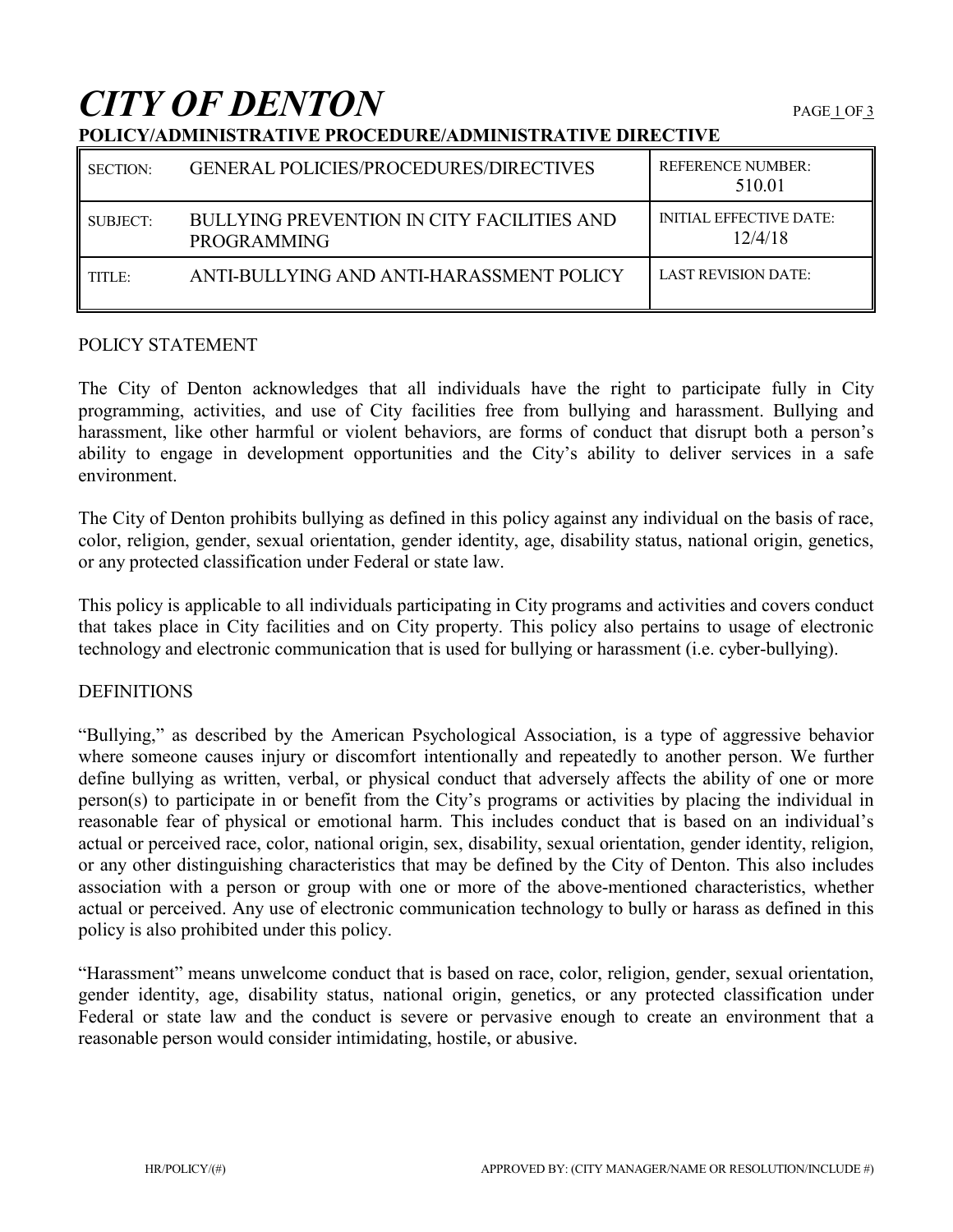## **POLICY/ADMINISTRATIVE PROCEDURE/ADMINISTRATIVE DIRECTIVE (Continued)**

| ANTI-BULLYING AND ANTI-HARASSMENT POLICY | <b>REFERENCE NUMBER:</b> |
|------------------------------------------|--------------------------|
|                                          | 510.01                   |

## ADMINISTRATIVE DIRECTIVES

## 1.0 REPORTING PROCEDURES

A. All allegations of bullying, harassment, or cyber-bullying can be reported to the designated City staff in writing or by email. Any individual may file such a report.

B. Upon receipt of a complaint, City staff shall take such action(s) as they deem reasonable and appropriate based off of this policy and the specific department's procedures. Reasonable and appropriate actions may include but are not limited to:

- a. Contacting individuals involved to determine whether an investigation should be pursued;
- b. Investigating the alleged incident of bullying, harassment, or cyber-bullying;
- c. Taking immediate steps, at the Department head's discretion, to protect any involved individual pending completion of an investigation; and
- d. Taking action such as banning individuals from City programs or facilities if said individual is found to be in violation of this policy immediately following the conclusion of the investigation.

C. Concerns of bullying, harassment, and cyber-bullying may be filed anonymously. However, exclusion from program participation generally cannot be taken based on an anonymous report alone. Anonymous reports will be investigated with the same procedure, timeliness, and vigor as other reports.

D. City staff may also use this procedure to investigate complaints of retaliation or threats of retaliation which intimidate the victim of bullying or harassment.

E. Any act or event involving potential criminal activity may be reported to the Denton Police Department or other law enforcement agencies as applicable.

### 2.0 GENERAL PROVISIONS

A. To the extent reasonably possible and when applicable, City departments shall notify participants of this policy and potential adverse actions which may include, but are not limited to: warnings; loss of opportunity to participate in City activities; being banned from specific programs or facilities; and loss of other privileges.

B. Any City department taking adverse actions against an individual found in violation of this policy should evaluate whether it may be appropriate to notify any other City departments depending on the factual circumstances.